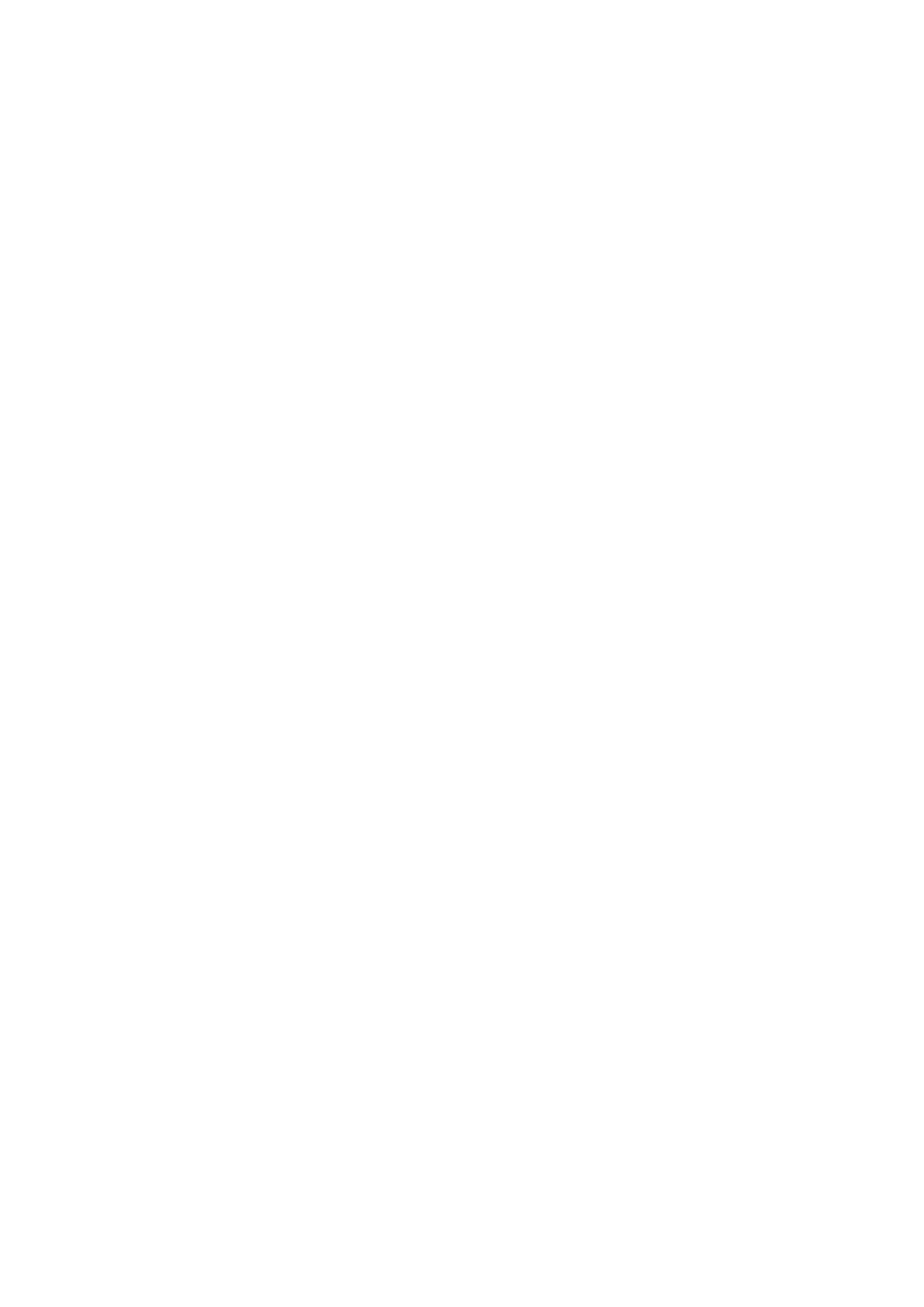### ANNEXURE B

## SECTION III. SECTION III. FORMAT & ANNEXURES TO BE FILLED UP & SUBMITTED IN TECHNO COMMERCIAL BID

#### E TENDER NO. BNPM/OTE/MEE SALT/0153/2022-23, dated 14.06.2022 Disposal of MEE Salt (To be submitted on the letterhead)

#### DECLARATION

I) We do hereby declare that,

1. We have not been blacklisted/ debarred by BNPMIPL/ BRBNMPL/ SPMCIL or any Govt. Departments for participation in tenders. The information provided above is correct and true to the best of my knowledge and belief.

2. The director/proprietor of the bidding firm are not closely related to BNPMIPL.

In case, at any time the information furnished is found to be false, you may disqualify/ debar me/ us as deemed fit.

II) We do hereby declare that we have read and understood all terms and conditions, scope of work of tender document and confirm to abide to those conditions without any counter conditions.

\_\_\_\_\_\_\_\_\_\_\_\_\_\_\_\_\_\_\_ Authorised Signatory Name of the Person Signing the Tender Designation Seal with address Address of local office \_\_\_\_\_\_\_\_\_\_\_\_\_\_\_\_\_\_\_\_\_\_\_\_\_\_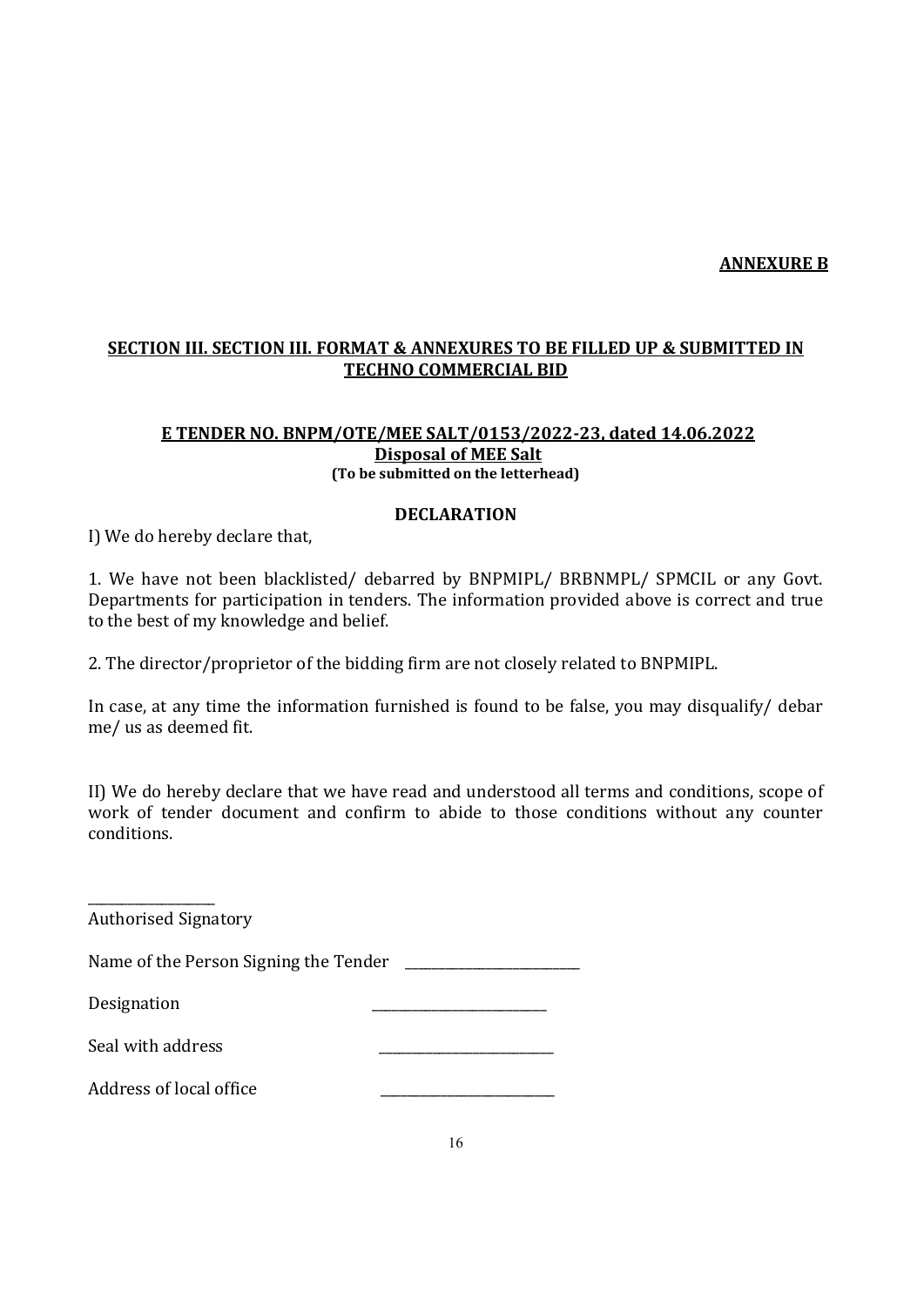### SECTION III. SECTION III. FORMAT & ANNEXURES TO BE FILLED UP & SUBMITTED IN TECHNO COMMERCIAL BID (ANNEXURE C) E TENDER NO. BNPM/OTE/MEE SALT/0153/2022-23, dated 14.06.2022 Disposal of MEE Salt (To be submitted on the letterhead)

### DECLARATION

I) We do hereby declare that,

- i. Hazardous wastes Category 35.3(Chemical Sludge from waste water treatment (MEE Salt)) shall be collected from BNPM premises as per the KSPCB/CPCB regulations.
- ii. Loading, transportation, unloading, reprocessing shall be done by the bidder as per hazardous & other waste (Management & transboundary movement) Rule 2016. Any deviations during the process shall be solely attributed to the bidder. Bidder required to abide to the guidelines prescribed by the KSPCB.
- iii. Bidder, without failing, shall obtain Form 9 (Transport Emergency Card/TREM) duly filled from the BNPM before the hazardous waste leaving the premises of BNPM.
- iv. The transportation of the MEE Salt (Chemical Sludge from waste water treatment) shall be in accordance with the existing rules and guidelines by the respective pollution control board and in accordance with the rules made by central Govt under motor vehicles act 1984. The transportation vehicle shall have along with it, the Fitness certificate of the vehicle, valid documents/authorization from KSPCB for the transportation of the Hazardous waste.
- v. The responsibility of the safe transport of the hazardous waste shall be sole responsible of the receiver and shall have the necessary authorization for the transportation by the concerned state pollution control board. The same shall be clearly indicated in the manifest (Form -10).
- vi. On receipt of the material, Form 10 Hazardous Waste Manifest for disposal of MEE Salt shall be sole responsibility of the receiver and shall have the necessary authorization shall be issued to BNPMIPL. It will be the sole responsibility of bidder to use the material as per CPCB/KSPCB norms.
- vii. In case of transportation of hazardous and other waste for final disposal to a facility existing in a State other than the State where the waste is generated, the sender shall obtain 'No Objection Certificate' from the State Pollution Control Board of both the States.
- viii. Bidder shall maintain records of MEE Salt purchased in a passbook issued by the State Pollution Control Board along with the authorization.
- ix. MEE Salt shall be handed over to the bidder only after making the entry into the passbook Issued by KSPCB.
- x. MEE Salt shall be disposed by landfilling method in a dedicated area approved by KSPCB/CPCB.